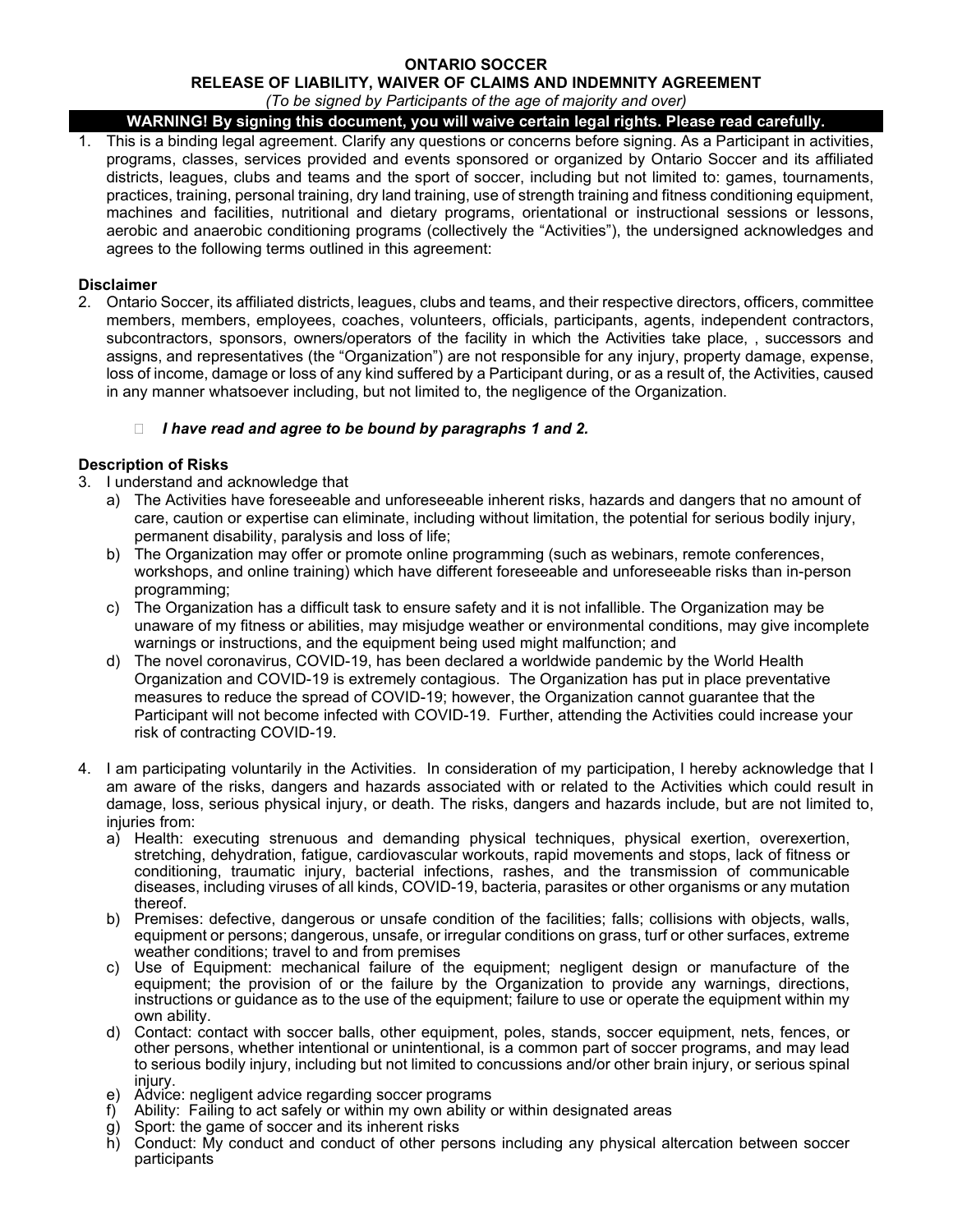- i) Travel: Travel to and from the Activities<br>i) Negligence: My negligence and neglige
- Negligence: My negligence and negligence of other persons, including NEGLIGENCE ON the PART OF THE ORGANIZATION, may increase the risk of damage, loss, personal injury or death. I understand that the Organization may fail to safeguard or protect me from the risks, dangers and hazards of soccer programs, some of which are referred to above.

# **Terms**

- 5. In consideration of the Organization allowing me to participate in the Activities, I agree:
	- a) That my mental and physical condition is appropriate to participate in the Activities and I assume all risks related to my mental or physical condition;
	- b) That when I practice or train in my own space, I am responsible for my surroundings and the location and equipment that I select;
	- c) To comply with the rules and regulations for participation in the Activities;
	- d) To comply with the rules of the facility or equipment;
	- e) That if I observe an unusual significant hazard or risk, I will remove myself from participation and bring such to the attention of a The Organization representative immediately;
	- f) The risks associated with the Activities are increased when I am impaired, and I agree not to participate if impaired in any way;
	- g) That it is my sole responsibility to assess whether any Activities are too difficult for me. By commencing an Activity, I acknowledge and accept the suitability and conditions of the Activity;
	- h) That I am responsible for my choice of protective equipment and the secure fitting of that equipment; and
	- i) That COVID-19 is contagious in nature and I may be exposed to or infected by COVID-19 and such exposure may result in personal injury, illness, permanent disability or death and voluntarily agree to assume all the foregoing risks.

## *I have read and agree to be bound by paragraphs 3 -5.*

### **Release of Liability and Disclaimer**

- 6. In consideration of the Organization allowing me to participate in the Activities, use its equipment and facilities, I agree:
	- a) That the sole responsibility for my safety remains with me;
	- b) To ASSUME all risks arising out of, associated with or related to my participation;
	- c) That I am not relying on any oral or written statements made by the Organization or its agents, whether in a brochure or advertisement or in individual conversations, to agree to be involved in the Activities;
	- d) To WAIVE any and all claims that I may have now or in the future against the Organization;
	- e) To freely ACCEPT AND FULLY ASSUME all such risks and possibility of personal injury, death, property damage, expense and related loss, including loss of income, resulting from my participation in the activities, events and programs of the Organization;
	- f) To FOREVER RELEASE AND INDEMNIFY the Organization from any and all liability for any and all claims, demands, actions, damages (including direct, indirect, special and/or consequential), losses, actions, judgments, and costs (including legal fees) (collectively, the "Claims") which I have or may have in the future, that might arise out of, result from, or relate to my participation in the Activities, even though such Claims may have been caused by any manner whatsoever, including but not limited to, the negligence, gross negligence, negligent rescue, omissions, carelessness, breach of warranty, breach of contract and/or breach of any statutory duty of care of the Organization;
	- g) TO HOLD HARMLESS AND INDEMNIFY the Organization from any and all liability for any damage, loss, expense or injury to any third party resulting from my participation in the Activities.
	- h) To FOREVER RELEASE AND INDEMNIFY the Organization relating to becoming exposed to or infected by COVID-19 which may result from the actions, omission or negligence of myself and others, including but not limited to the Organization;
	- i) That the Organization is not responsible or liable for any damage to my vehicle, property, or equipment that may occur as a result of the Activities;
	- j) That negligence includes failure on the part of the Organization to take reasonable steps to safeguard or protect me from the risks, dangers and hazards associated with the Activities; and
	- k) This release, waiver and indemnity is intended to be as broad and inclusive as is permitted by law of the Province of Ontario and if any portion thereof is held invalid, the balance shall, notwithstanding, continue in full legal force and effect.

## **Jurisdiction**

WAIVER AND RELEASE OF LIABILITY 2 2 and 2 and 2 insert name] 7. I agree that in the event that I file a lawsuit against the Organization, I agree to do so solely in the province of